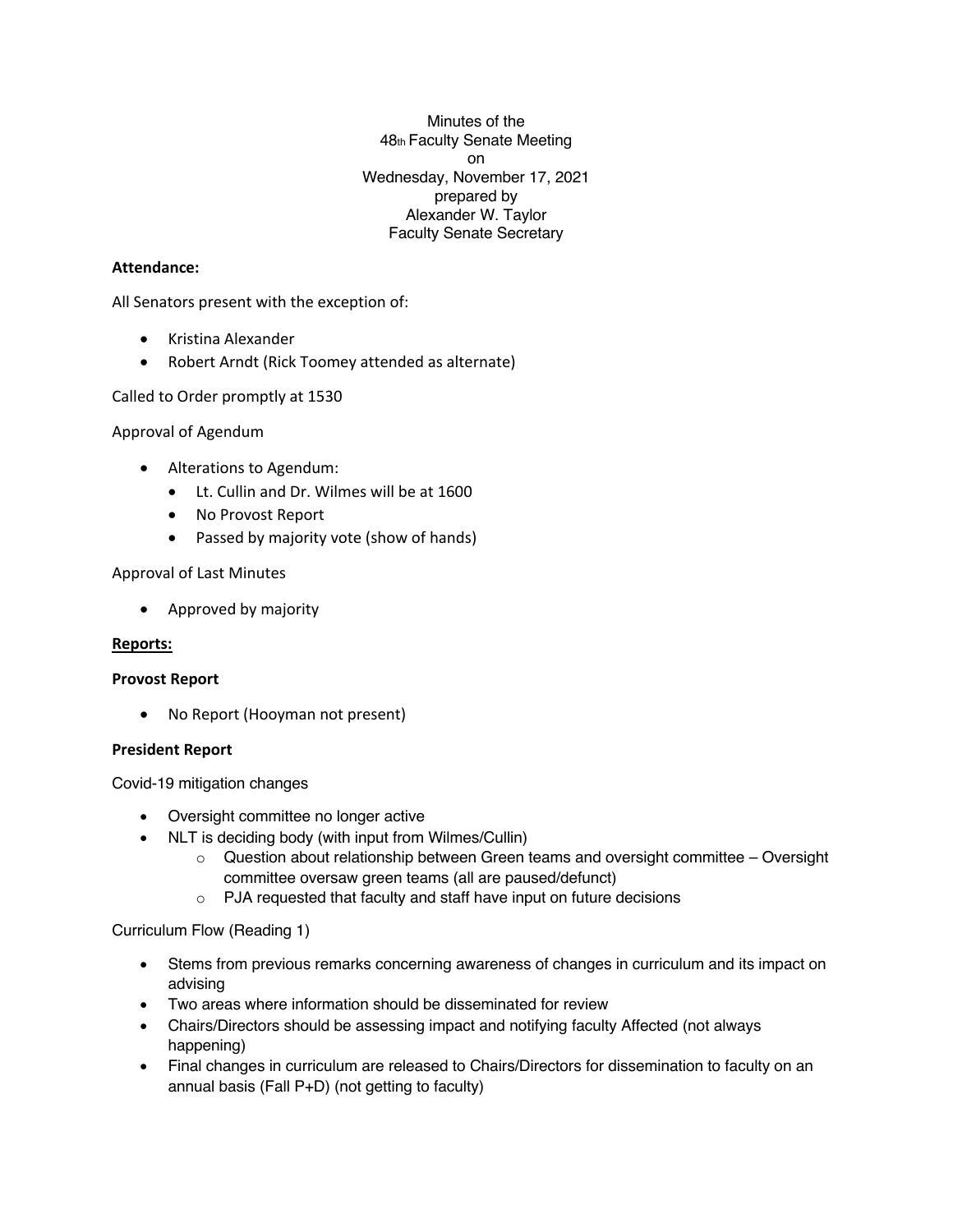Academic Calendars for 2022-23 (Reading 2) and 2023-24 (Reading 3) (from Provost's Council meeting, 11/9/21)

- Salient features:
	- $\circ$  Change due to realization that 50 minutes face time is counted as whole hour by accreditation group
	- o Changed to also help flow of OPT
	- o Monday start to classes (we lose two days)
	- o Walkout Day is tentative
	- o Full week at Thanksgiving and Spring Break
	- $\circ$  Summer 2024 with (rare) week-long break between two blocks (not typical)
- Questions/Comments
	- $\circ$  Changes in scheduling and definition of an "hour" cause problems for faculty scheduling content
	- $\circ$  Wilcox questions are the following considered?
		- Lengthening Winter Break so that Faculty get a better recharge
		- § Aligning breaks with local schools schedules

Academic Goals (Reading 4) (from Provost's Council meeting, 11/9/21)

- Initiatives and Themes and nested Objectives
	- $\circ$  Action items removed we are asked to see if any themes/objectives missing as they start to build new Action Items.
	- o Comment: We need more lead time on things like this. Adam will gather items by 12/01/21 and pass forward

Cyber Security (Reading 5) (presented at Provost's Council meeting by Brennan Lehman, 11/9/21)

- Salient features:
	- o Higher Ed is target of 80% of cyber attacks
	- $\circ$  Cyber insurance is disappearing
	- o NW is using multiple back-up and storage areas for data
	- $\circ$  New/growing areas of NW labyrinth of systems require double password authentication
	- $\circ$  Internal phishing exercises are taking place (comment from Executive committee on identifying external surveys, etc)
	- $\circ$  Issues raised about multi-factor authentication using cellphones Eloe brought up the Authy app https://authy.com as a pc-based second level

Provost's charge to Chairs and Directors regarding Faculty absences, leave, office hours, work week, and class scheduling

- Discussion of faculty absences, leave for university business, rescheduling/cancelling office hours, etc.
- At least one Chair/Director indicated that radical changes are being proposed, including:
	- $\circ$  faculty being required to be on campus for essentially a regular, 8-5, 40 hour work week like staff and employees
	- $\circ$  Ad Astra course scheduling software is now purchased and faculty and departments will lose control of the scheduling of their classes at given times and at the whim of the software's AI
- Provost assured Adam that these radical changes were not on the table, and that she had charged the Chairs and Directors with reviewing their practices so that things could be equalized/standardized across all units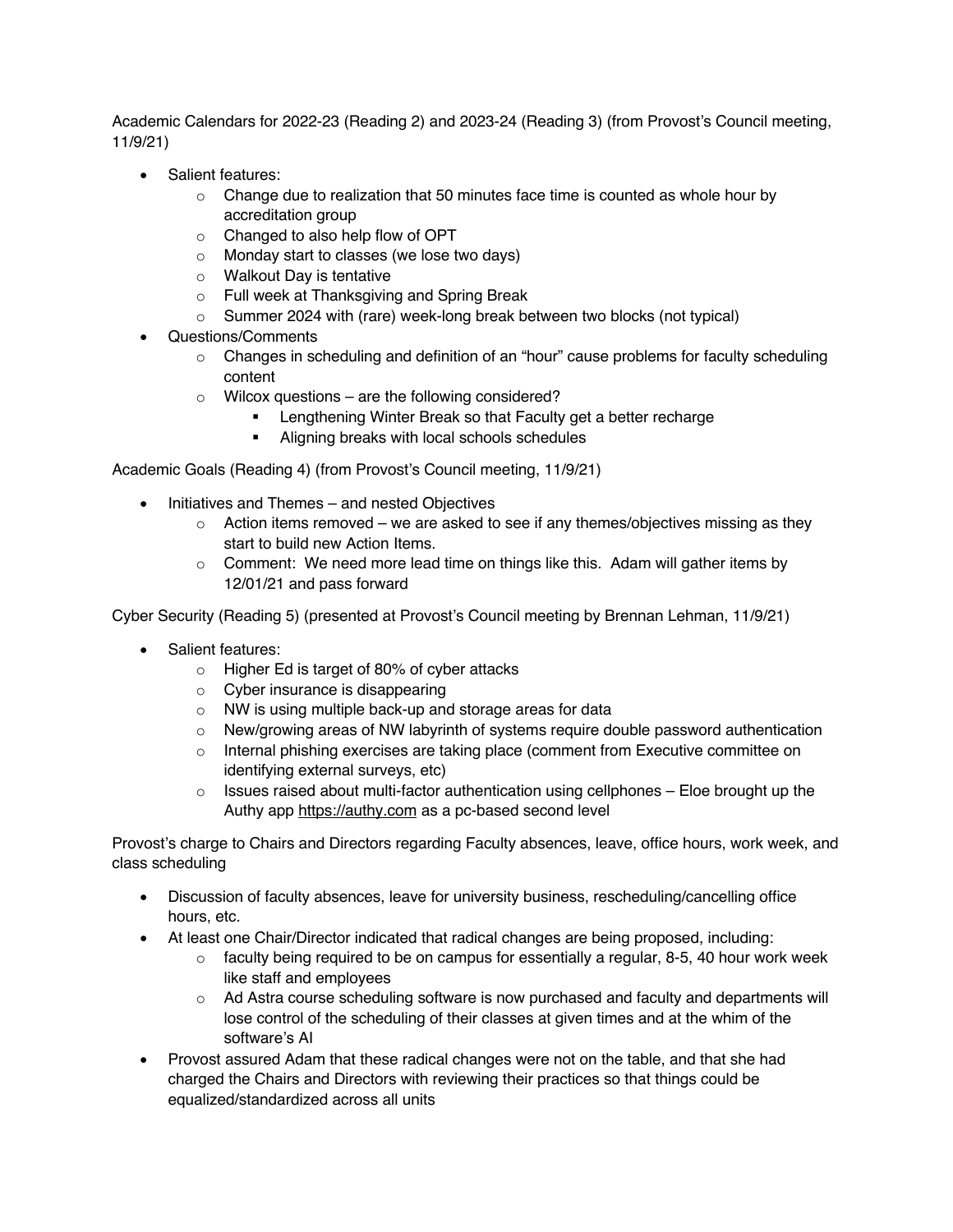- Adam-asked of Provost: what will be faculty input to HR, the provost, or whomever is driving these Proposals?
- Question about what constitutes attendance. (Live feeds versus carboard cutouts)

Original Proctoring Center issues

- Potential cheating allegations Sabio gave a talk on procedures Everyone and Chairs and Directors Meeting satisfied – but perhaps poor understanding on Canvas security features by some faculty
- Canvas security issues charged to Alice Foose and Teaching/Learning

Survey of Senate Committees – dissemination of agenda, minutes, and documents; quorum issues

• Like clockwork – Adam got an email from Chairs and Directors asking why agenda, minutes, and attendance records had not been published for the last 3-4 years… they want to see records for Promotion and Tenure

## **Committee Reports**

- **Petitions (Miller)**
	- o Will meet tomorrow 17 cases under consideration
- **Appeals (Bandi)**
	- o Have not Met
- **Curriculum and Degree Requirements (Meyer)**
	- o Met yesterday 11/16/21 (over 100 passed) done for semester
	- o Back in business in Jan
	- o No representation from Math and Ag
- **Designated Curriculum Matters (Wall)**
	- o Met on Interdisciplinary courses to be removed from catalog
		- § Some chairs were unsupportive
		- Lack of awareness
	- o Will meet with chairs and directors
	- $\circ$  Have decided to not remove any yet until more people have an opportunity to suggest new courses
	- o Asking for submissions
- **Assessment (Voss)**
	- $\circ$  Met on 11/08.21 about changes to NPS will be introduced to NW faculty and moving forward with changes (at P&D)
- **Faculty Welfare (Gallaher)**
	- o Update on Evaluation Task Force (Note Faculty eval):
	- o Charges:

•

- § Look at the annual evaluation forms/ documents and procedures to make them more user-friendly and easy to navigate;
- Look at the content of the forms/ documents/ procedures to see if they capture best what we're needing/wanting to evaluate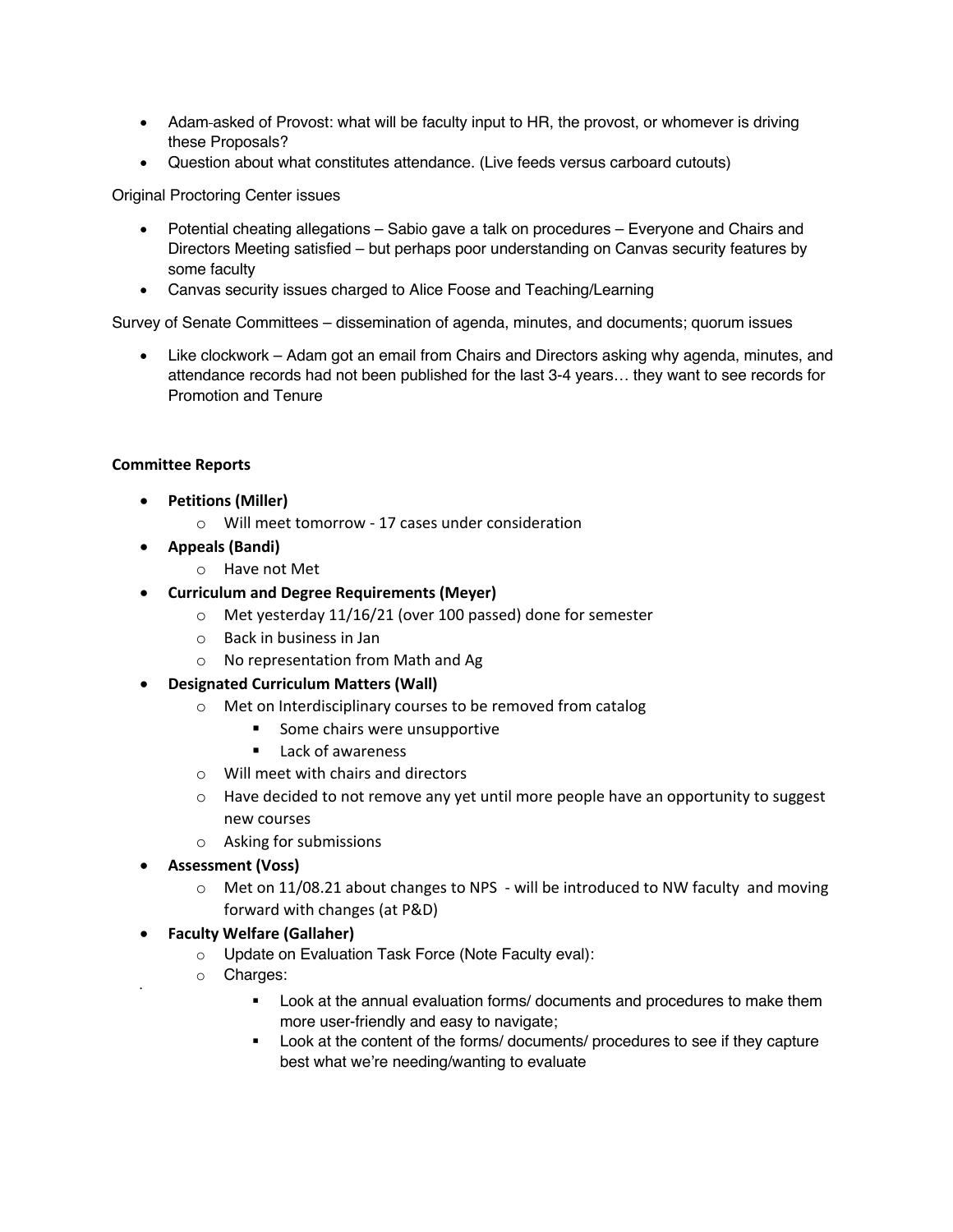- Two areas where faculty are evaluated generally that aren't on the documents are in regards to those who have reassigned time and in regards to faculty professionalism;
- Create a "guidance document" to help unit leaders and faculty think about how what they do and how they are evaluating aligns with Chapter Two.
- Not changing Chapter Two!
- Senators should talk to their represented Faculty and forward to Gallaher feedback by end of semester (but NLT than P&D)
- Comment that some faculty would prefer being evaluated by academic rather than calendar year
- **Budget and Finance (Symonds)**
	- $\circ$  Received a request from faculty senate fund (memorial fund) will move to Exec committee
	- $\circ$  Request for being involved in the Salary Matrix discussions (in early Feb but date is not set in stone)

• **Teaching and Learning (Foose)**

- o Canvas exam security faculty survey
	- Will work with Sabio and Gail
	- § Get initial results before break
	- If we have issues or best practices get to Foose or other committee members

• **Legislative (Chloupek/Bergland)**

- o Pre filing in about two weeks
- $\circ$  The only thing on the radar is discussion about the return of performance-based metrics
- **COTE, Graduate Council, Research, IRB, Animal Welfare, University Seminar**
	- o Nothing to report

# **Old Business**

•

- I. Provost's response to Medical Insurance question
	- $\circ$  I talked to Dr. Green and Mrs. Barcus and they both indicated that we are being proactive, as we always are, but it may take a little while for more information to come out. The university is considering options (different providers, different plans, etc.) and working with our consultant on plan design. Currently the institution pays for approximately 80% of the premium and the employees share is 20%. As information comes out we will continue to keep senate informed. Thank you for bringing the question forward (email to PJA from Provost, 11/5/21)
- Tabled Proposals (see table, below)

| ID | <b>Initiator</b> | Proposal  | Type                 | Name                                              | <b>Notes</b>                                                                                                                                                                           |
|----|------------------|-----------|----------------------|---------------------------------------------------|----------------------------------------------------------------------------------------------------------------------------------------------------------------------------------------|
|    | Kasey Ragan      | 121-46-01 | New Course           | CRIM 46475 Applied<br>Criminology                 | Returned and Tabled by Faculty Senate 18-0-0 on<br>11/03/21 - Course number must be changed from<br>46495 to 46475 throughout proposal per previous<br>notes by H. Kline and D. Gilley |
|    | Blackford/Lim    | 121-54-09 | <b>Change Course</b> | <b>MGMT 54417 Strategy</b><br>and Decision Making | Returned and Tabled by Faculty Senate 18-0-0 on<br>11/03/21 – New title for course should be entered on<br>curriculum form and not only on syllabus                                    |

- Votes
	- o Proposal to untable these proposals
		- § Vote: 19:0:1 to untable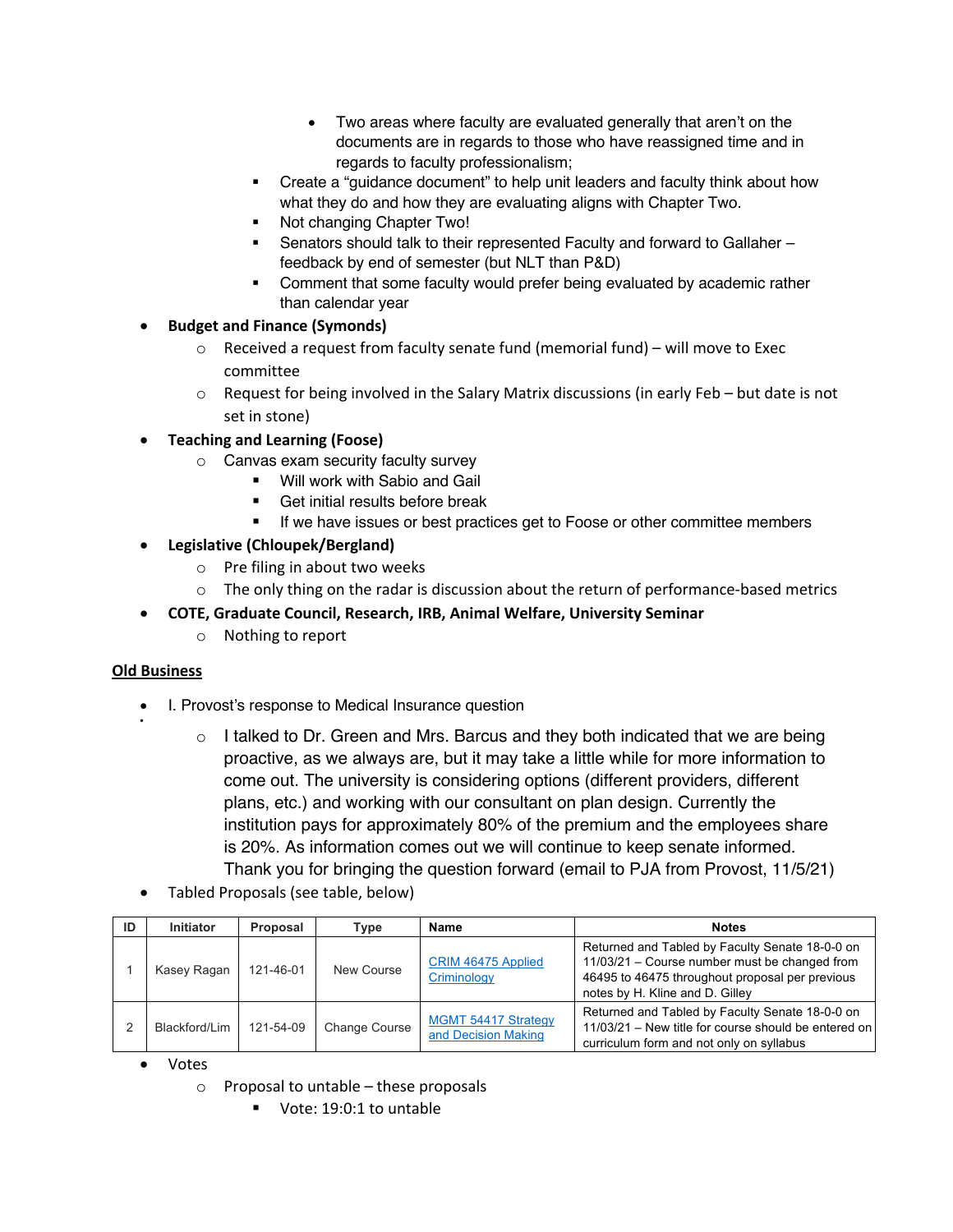- o Move to approve
	- No discussion:
	- Vote: 19:0:1 to pass these proposals

## **New Business**

- Covid-19 Update
	- o Wimes and Cullin
		- 142 cases in the county, 23 active at NW
		- Not looking at changing any mitigation measures
		- 56% student vacc rate
		- 67% employee vacc rate
		- COVID increasing across MO, esp in NW MO
		- Our region highest in the state
		- Neighboring states increasing even faster than MO
		- Question: VACC rates (Are total or eligible?) A: it is total being reported
		- Question: Any new mitigation strategies in the works for Spring?
			- No recommendations made yet
			- Anticipating as least what we have currently, potentially increasing unlikely lessening
		- Question: considering total masking for the first few weeks of Spring? A: considering it – nothing definite. Adam contended this would be a wise move to stop primary infections from the holidays spreading fast and wide on campus when we return
		- Question: Predictions about Post Thanksgiving break A: no way to predict
			- Last semester we did see a bump (and predicted one)
		- § Question: Pediatric vaccines information
		- § Question: Data about proof of transmission in enclosed spaces. A number of schools participated in studies – results were inconclusive.
- Curriculum Proposals

| ID             | <b>Initiator</b>                    | Proposal  | Type                 | <b>Name</b>                                                                 | <b>Notes</b> |
|----------------|-------------------------------------|-----------|----------------------|-----------------------------------------------------------------------------|--------------|
|                | Alex Kirt                           | 121-20-03 | New Course           | <b>MMED 20408 Music Business</b>                                            |              |
| $\overline{2}$ | Robert Voss                         | 121-26-01 | Course Deletion      | <b>HUM 26105 Information Technology and Culture</b>                         |              |
| 3              | Dawn Gilley and<br>James Richardson | 121-42-02 | Change Program       | <b>Military Science Minor, 23 hours</b>                                     |              |
| 4              | Charles Hoot                        | 121-44-01 | <b>Change Course</b> | CSIS 44517 Big Data                                                         |              |
| 5              | Kamala tabor                        | 121-46-02 | Change Program       | Criminology Comprehensive Major, 63 hours: B.S.-No<br><b>Minor Required</b> |              |
| 6              | Blackford/Lim                       | 121-54-12 | New Program          | <b>Bachelor of Science in Business Administration</b>                       |              |

- Nomination to consider
	- o No discussion
	- o Voting on the Six Proposals
		- § 20:0:0 all passed